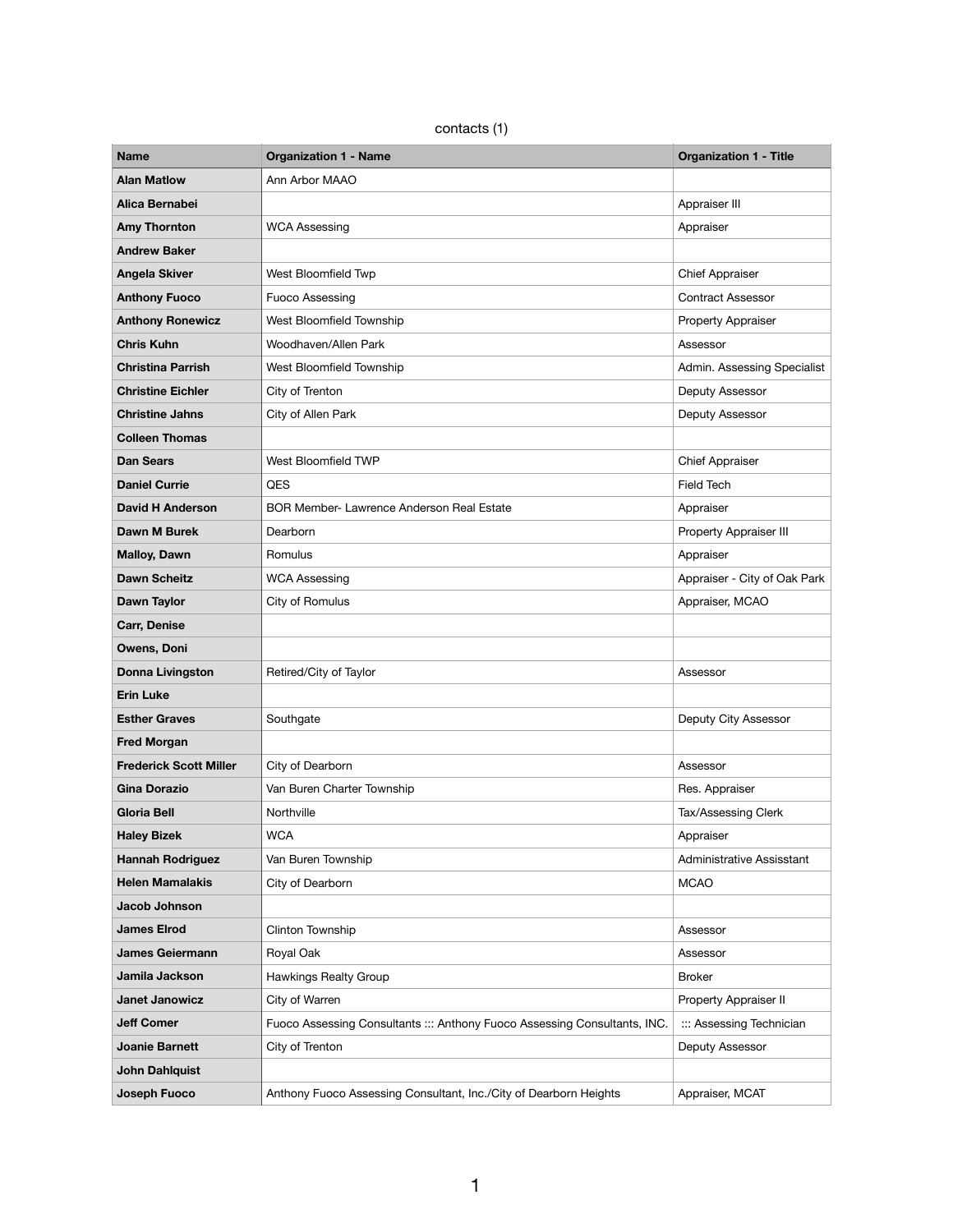| <b>Joyce Witt</b>               | Saline                                               |                                 |
|---------------------------------|------------------------------------------------------|---------------------------------|
| Albert, Julie                   | City of Romulus                                      | Director                        |
| <b>Julie Geldhof</b>            | <b>Sterling Heights</b>                              | <b>Assessing Coordinator</b>    |
| <b>Katherine Natkowski</b>      | Dearborn Heights, MCAO                               | <b>Assessing Assistant</b>      |
| <b>Kathleen Pope</b>            | Lincoln Park                                         |                                 |
| <b>Keith Hartman</b>            |                                                      |                                 |
| <b>Kimberly Comer</b>           | Anthony Fuoco Assessing Consultants/Dearborn Heights | Assessor                        |
| <b>Kimberly Miller</b>          |                                                      |                                 |
| <b>LeeAnn Rowley</b>            | <b>WCA</b>                                           | Appraiser                       |
| <b>Lila Sareini</b>             | Dearborn                                             | Property Appraiser II           |
| <b>Linda Stevenson</b>          | Retired from Van Buren Charter Twp                   | <b>MMAO</b>                     |
| <b>Lisa Lothringer</b>          | Van Buren Twp                                        |                                 |
| <b>Madeline Howell</b>          | West Bloomfield Twp                                  | SV Assessing Clerk              |
| <b>Malena McCoy</b>             | City of Detroit                                      | Clerk III                       |
| <b>Marcia Weredick</b>          | Shelby Township                                      | Appraiser III                   |
| <b>Margaret Mittleman</b>       | <b>BS&amp;A Software</b>                             | Retired                         |
| <b>Marjorie Gape</b>            | Grosse Ile Township                                  | Assessing Assistant             |
| Marwan (Mario) Abdullah         | <b>WCA Assessing</b>                                 | Appraiser MAAO                  |
| <b>Mary Catherine Godwin</b>    |                                                      |                                 |
| <b>Matthew (Matt) Fiems</b>     | Wayne County DPS                                     | Project Supervisor              |
| <b>Meghan M. Porter</b>         | City of Dearborn                                     | Appraiser                       |
| <b>Melissa Foster</b>           | City of Dearborn                                     |                                 |
| <b>Michael Demski</b>           | Erie Township                                        | <b>Building/Zoning Official</b> |
| <b>Mike Dittmar</b>             |                                                      |                                 |
| <b>Nancy Nutter</b>             | City of Lincoln Park/Melvindale                      | Assessor                        |
| <b>Paula Calopisis</b>          | <b>Superior Twp</b>                                  | Assessor                        |
| <b>Paula Grivins-Jastifer</b>   | <b>Grand Rapids</b>                                  | Assessor                        |
| <b>Paula Moore</b>              | Waterford Twp                                        | <b>Chief Assessor</b>           |
| <b>Pete Arbour</b>              |                                                      |                                 |
| Robert (Bob) Brazeau            |                                                      |                                 |
| <b>Robert (Rob) Scripture</b>   | West Bloomfield                                      | Assessor                        |
| Cockrum, Robert                 | City of Dearborn                                     | Property Appraiser III          |
| Moore, Robin                    | <b>WCA Assessing</b>                                 | Assessor                        |
| <b>Ryan Mills</b>               | <b>WCA Assessing</b>                                 | Appraiser                       |
| <b>Sara Novencido</b>           | Pittsfield Twp                                       |                                 |
| <b>Scott Vandemergel</b>        | Wayne County Equalization                            | Director of Assessment & Equ    |
| Stephen Prybylski               |                                                      |                                 |
| <b>Susan Ireland</b>            | Van Buren Charter Twp                                | <b>Executive Director</b>       |
| <b>Susan Walker</b>             | Wyandotte                                            | Deputy Assessor                 |
| <b>Theresa Terri Beaumont C</b> | City of Ecorse                                       | Deputy Assessor                 |
| <b>Tim Kramer</b>               | Waterford Twp ::: Waterford                          | Assessor II :::                 |
| <b>Timothy O'Donnell</b>        | Grosse Ile Twp                                       | Assessor                        |
| <b>Timothy Schnelle</b>         |                                                      |                                 |